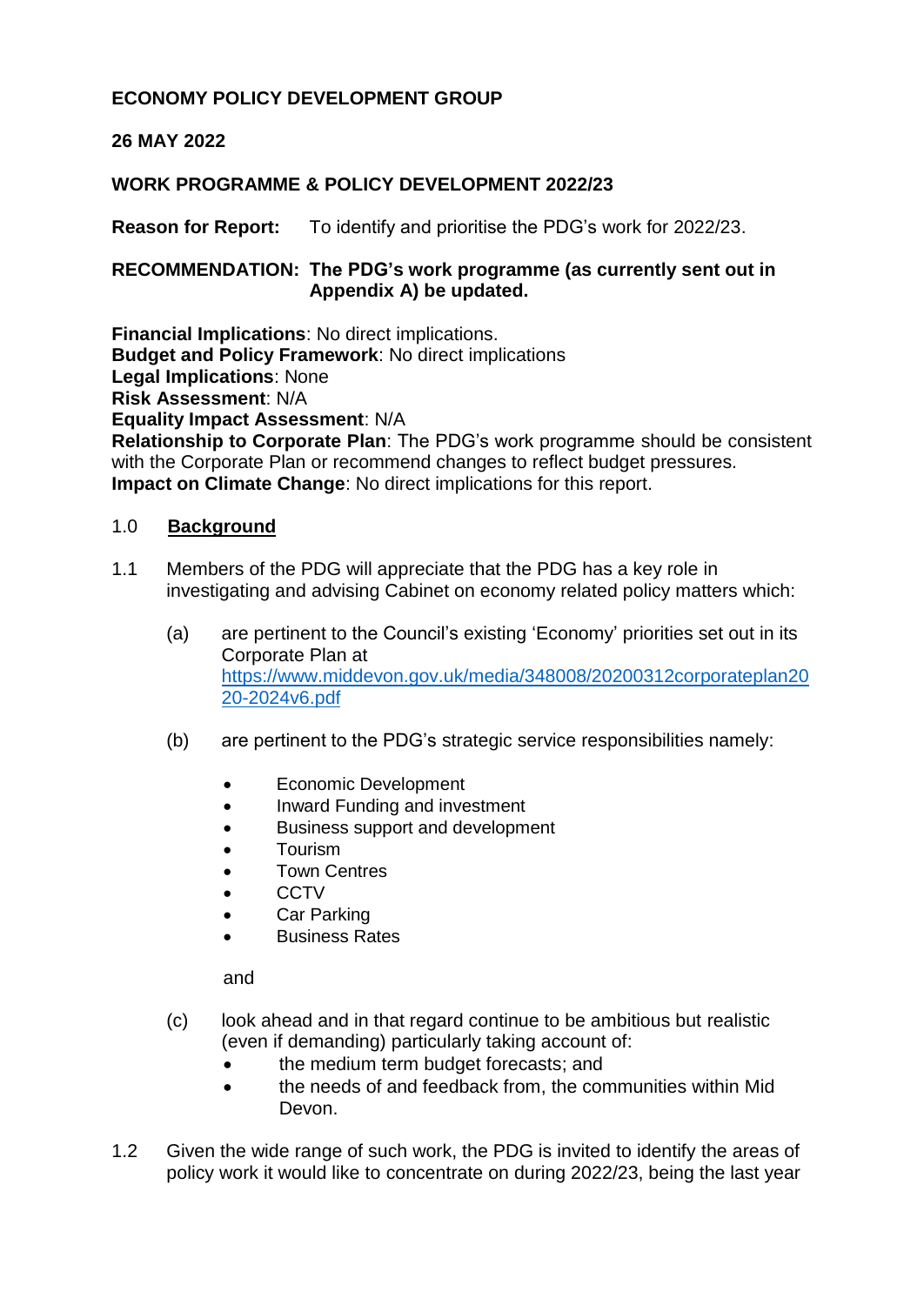of the current Council term. The current work programme which contains matters carried forward from 2021/22, is set out in Appendix A.

- 1.2 As indicated in paragraph 1.1 above, when identifying the work to include in its programme, it is strongly recommended that consideration be given to the medium term budget pressures and the review or prioritisation of economy focused actions within the Council's Corporate Plan particularly for the year ahead. For example, in deciding to investigate the potential impact of 2023/24 budget pressures on existing priorities as part of its work programme in the first six months of the current civic year, the PDG could:
	- effectively engage a range of key stakeholders in helping to identify how lower service priorities could be changed for the better (or reluctantly compromised), in the public interest;
	- provide detailed advice to Cabinet in the autumn and ultimately full Council in February 2023 as part of the budget setting process; and
	- outline an effective process / path which will highlight the key policy development role of the PDG in promoting the Council's leadership of economy focused projects / services beyond 2022.
- 1.3 Furthermore, to assist with the identification of its work programme, feedback from the 2021/22 residents' survey is set out in the remainder of this report. Section 2 considers general issues pertinent to all PDGs and Scrutiny Committee. Section 3 covers feedback specific to the environment for more detailed consideration as part of the Economy PDG's work programme.

# 2. **Residents' Survey**

- 2.1 There were 1683 responses to the survey. Residents were asked to reply to 33 questions – with a mix of closed 'tick box' questions and open 'feedback' questions. Open feedback questions included:
	- What single thing can the Council do to improve quality of life in your community?
	- Are there any particular service areas which you feel should NOT reduce their expenditure?
	- Is there anything else you think the Council should consider a priority when setting the budget?
	- If you have any specific issues not covered in this survey, please comment below.
- **2.2** When asked how well MDDC keeps residents informed, 8% replied very well informed, 37% well informed, 37% not well informed, and 14% not well informed at all; with 'don't know' covering the deficit in the 100% response. There were 48 specific comments from respondents about increased communication, engagement and consultation with residents. Ideas and comments included:
	- Provide local written updates from the District Councillor e.g. in neighbourhood magazines;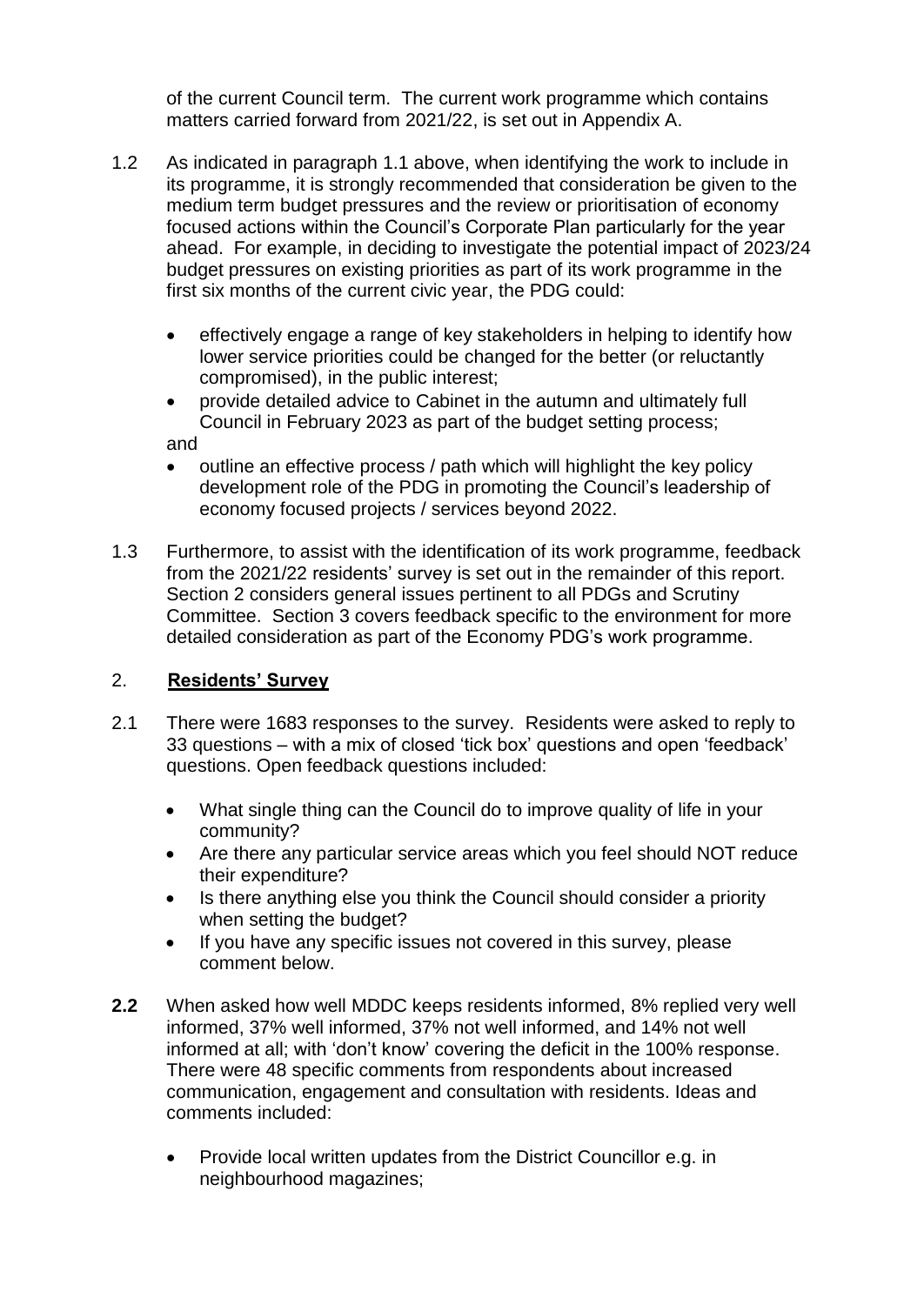- Increase interaction with the local community, e.g. community events or walkabouts;
- Greater consultation about forthcoming changes/regularly seek views;
- Allow residents to be more involved in decisions that affect me;
- Enable citizen participation in working groups; and
- Revert to pre-covid opening hours of Phoenix House.
- **2.3** There were 13 comments requesting the Council ensure focus is wider than just on Tiverton. Residents asked for greater focus on rural areas and for other towns, to be treated in line with Tiverton.
- 2.4 In response to the specific question, 67% of respondents said it is very important that the Council tackles climate change. A further 23% said it is fairly important (90% in total).

#### **3. Survey Responses re: Town Centres**

- 3.1 When asked which discretionary services residents would you most like to see protected, 52% of respondents to the particular question said 'town centre regeneration' (option to choose up to 5).
- 3.2 There were 32 comments on improving/developing town and village centres, residents would like to see:
	- action to revitalise town and village centres;
	- investment in the high streets;
	- increase in entertainment facilities e.g. bowling alley;
	- action to improve appearances of town centres;
	- an increase of trees and flowers; and
	- support and guidance to town/parish councils to help reopen shops and pubs.

#### **4 Survey Response re: Support Local Businesses**

- 4.1 62% of people who responded to a question on this issue, said it is very important to support local businesses and high streets, and a further 32% said it is fairly important.
- 4.2 There were 13 comments on supporting local businesses, including:
	- increased support to small businesses and retailers;
	- reduction of business rates; and
	- encouraging local businesses over large scale national businesses.

#### **5 Survey Response re: Parking**

- **5.1** There were 25 comments on parking, with many requesting free parking to help regenerate trade in the towns, and a number requesting reduced parking fees in Tiverton.
- 5.2 There were a couple of comments made about ensuring that the District has the skills needed for the local area and the local economy.